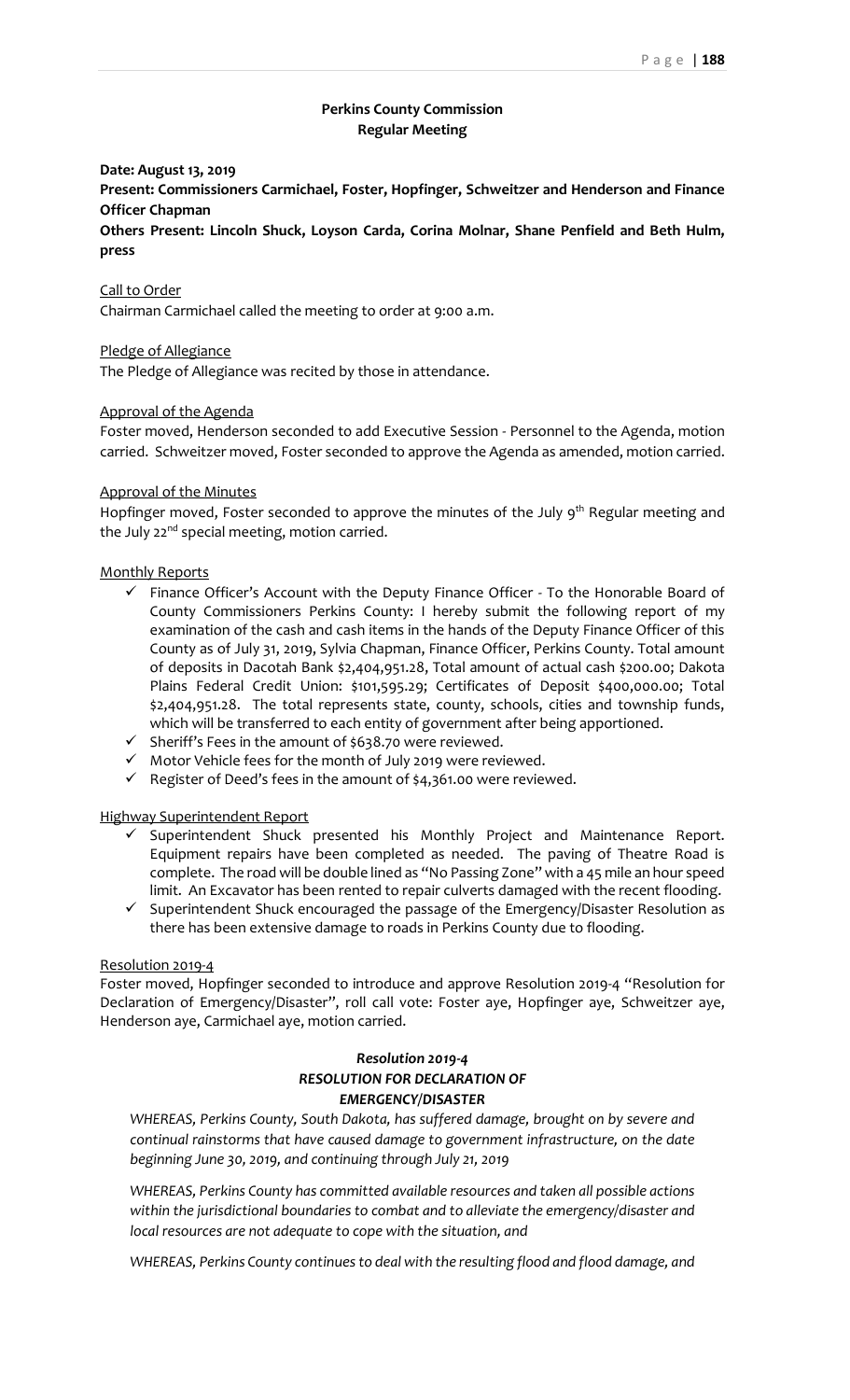### **Correspondence**

The correspondence was reviewed. A letter was received from the Department of Public Safety regarding a grant for cost share of the Emergency Manager position. Perkins County does not have a full-time Emergency Manager as the position is currently combined with the Sheriff's position; therefore Perkins County will not be participating in the grant.

### Register of Deeds New Hire

Register of Deeds Heidi Stevens announced that she has hired Amanda Larson as Deputy Register of Deeds effective August 1, 2019. Schweitzer moved, Foster seconded to set Amanda Larson's wage at \$15.80 per hour, motion carried.

### Sheriff's Office New Hire

Ryan Serr has been hired as a Deputy for the Perkins County Sheriff's Office effective August 1, 2019. Schweitzer moved, Foster seconded to set Ryan Serr's wage at \$18.54 per hour, motion carried.

### Executive Session

Foster moved, Carmichael seconded to call an Executive Session to discuss personnel at 9:58 a.m., motion carried. Carmichael declared the meeting out of Executive Session at 10:30 a.m.

### 2020 Budget

Loyson Carda was present to answer the Commissioners' questions on the Weed & Pest Budget.

The Commission reviewed the remainder of the meeting working on the 2020 Budget. Schweitzer moved, Foster seconded to publish the 2020 Provisional Budget with the Budget Hearing to be held on Tuesday, September 3, 2019 at 11:00 a.m., motion carried.

## Claims

The following claims were presented and approved for payment, July payroll: 83,759.42; IRS, fica, 8,320.33; SD Retirement, retirement, 6,245.93; Delta Dental, insurance, 1,345.76; Medico Life, insurance, 123.12; Wellmark, insurance, 23,863.51; SDPEF, insurance, 96.00; HRA Reimbursements, 5,836.99; A&B Business, maintenance, 33.75; A+ Repair, repairs, 1,909.44; Active Data Systems, maintenance, 900.00; American Solutions, supplies, 174.50; C Archibald, chemical, 892.00; A Aus, jury fees, 403.88; Avera Queen of Peace, prof fees, 36.40; Bison Courier, publishing/subscription, 174.27; Bison Economic Development, 2019 Subsidy, 5,000.00; Bison Food Store, supplies, 108.73; Bison Grain, repairs/supplies, 17,238.85; Bison Implement, repairs/supplies, 1,883.25; Brosz Engineering, prof fees, 23,235.00; Brown Trucking, secondary roads, 891.00; Butler Machinery, repairs, 5,880.10; Butler Machinery, equipment, 61,425.28; Loyson Carda, supplies, 475.00; Children's Home Society, jury fees, 369.28; Contractors Supply, supplies, 1,461.04; Corr Construction Services, RB contracts, 166,947.30; Correct Rx Pharmacy, jail meds, 17.71; Current Connection, suppl/maint/equip, 1,826.20; Dakota Feed, chemical, 6,839.88; Dakota Herald, publishing, 139.76; Dakota Lodge, jury travel, 525.00; Door Security Products, maintenance, 240.00; City of Mobridge, phone sur-charge, 13,691.48; Eagle Nest Truck Repair, repairs, 4,218.19; Eagle Nest Ranch, chemical, 452.55; EMC Insurance, insurance, 1,304.00; Feedlot, jury meals, 660.00; Veronica Fish, ct reporting, 317.50; Lemmon Area Medical, blood testing, 100.00; Fox & Youngberg, MH ct appt atty, 197.32; G&O Paper, supplies, 514.25; Ed Gold, mowing, 50.00; Grand Electric, utilities/maint, 1,952.01; Hamand Tire, maintenance, 108.00; R Hermann, chemical, 758.50; Karen Hunt, ct appt atty, 160.40; John Deere Financial, repairs, 1,946.86; Johnson Controls, repairs, 440.64; Kahl Trucking, secondary rds, 790.00; LACED, 2019 subsidy, 15,000.00; Lakota Contracting, supplies, 325.70; Lemmon EMT, travel, 1,205.99; Lemmon IGA, supplies, 105.60; Lewis & Clark BHS, MH physician, 178.00; Lodge of Deadwood, travel, 784.00; Lodgepole Propane, utilities, 2,123.02; McLeod's Printing, supplies, 389.36; MD Spraying Services, spraying, 375.00; Meade Co Auditor, phone sur-charge, 279.13; Meade County Auditor, jail board, 1,495.00; My Place Hotel, travel, 154.00; NAPA/Agpro, repairs, 259.97; Newman Signs, supplies, 3,424.09; Northern Fire & Safety, supplies, 57.50; Northern Improvement, supplies, 10,260.00; NW Farm & Home, supplies, 108.81; T Peck, jury meals, 10.45; S Penfield, rent, 400.00; Pennington Co Sheriff's Office, jail board, 1,280.00; Perkins Co Conservation Dist, subsidy, 10,500.00; Pharmchem Inc, testing, 57.10; Phil's Paint & Body, repairs, 1,800.00; Rapid City Regional Health, jail meds, 968.27; Rosenau Enterprises, repairs, 380.00; Runnings, repairs/supplies, 1,103.11; SD Dept of Health, blood testing, 40.00; SD